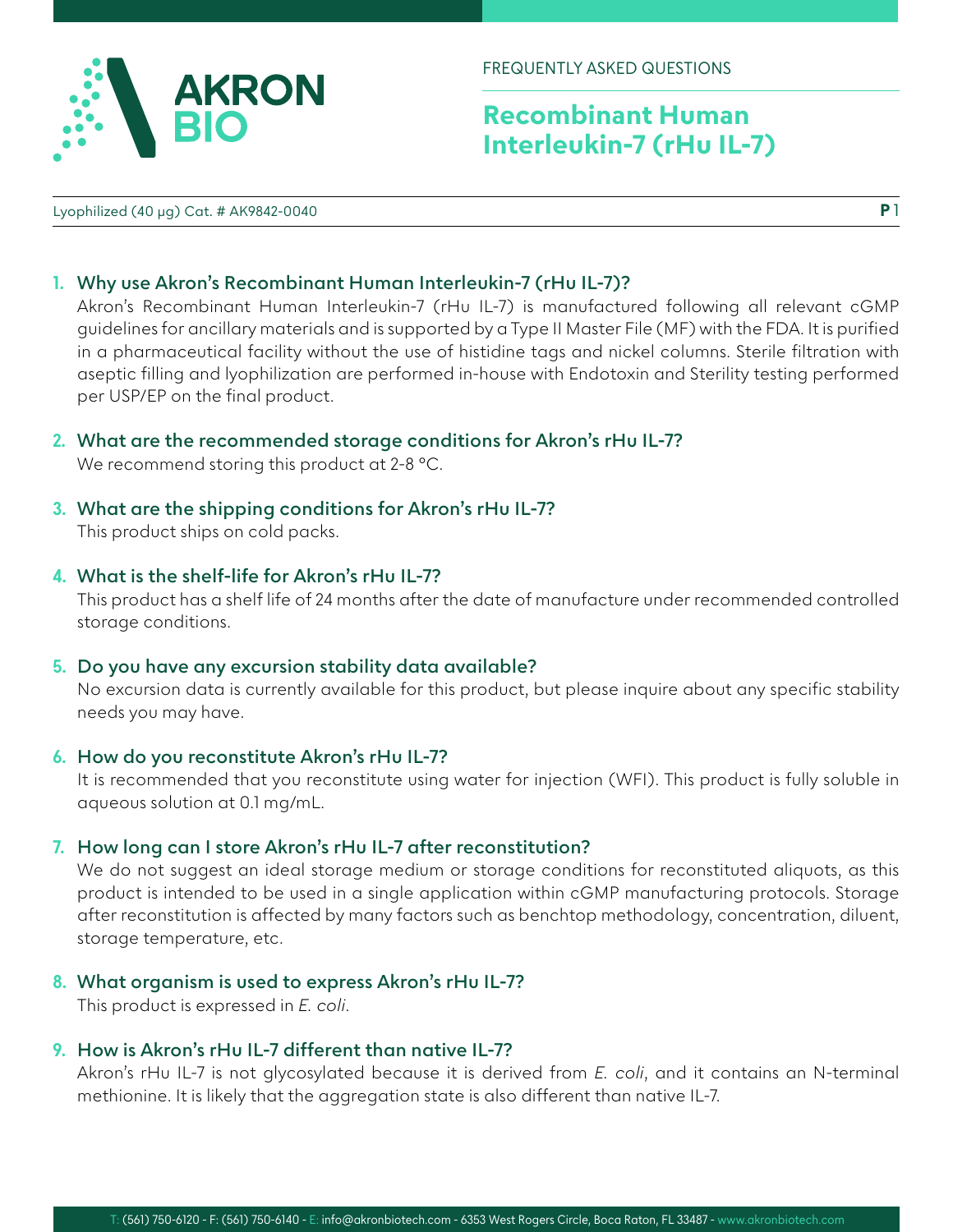

FREQUENTLY ASKED QUESTIONS

# **Recombinant Human Interleukin-7 (rHu IL-7)**

Lyophilized (40 µg) Cat. # AK9842-0040

**P** 2

## **10.What is the molecular weight of Akron's rHu IL-7?**

Akron's rHu IL-7 has a theoretical molecular weight of 17,518 Da. Akron's rHu IL-7 apparent molecular weight is indistinguishable when compared to a reference standard using Non-Reducing SDS-PAGE. Every batch of rHu IL-7 is analyzed by SDS-PAGE and must meet the molecular weight release specification between 15,500-18,500 Da.

#### **11. Do you have a Master File (MF) available for this product?**

Yes, our rHu IL-7 has a Type II eCTD MF (#026084) on file with FDA. We can provide you a Letter of Authorization that will permit the FDA to refer to the information on file in support of your submissions.

#### **12. Does this product have a TSE/BSE statement?**

Yes, a TSE/BSE statement is available upon request for this product.

### **13. Are animal-derived materials used in the manufacture of this product?**

All raw materials, components, sub-components, and consumables used in the manufacturing of this product are either animal-free or in compliance with EMEA/410/01 rev. 3. Please see the BSE-TSE Statement.

#### **14. Is virus and pathogen inactivation included in the manufacturing process?**

No, because viruses that infect bacteria (bacteriophages) do not pose a known threat to human cells. Virus reduction manufacturing steps are usually not included when purifying material from a bacterial host, as is the case with Akron's rHu IL-7. We use an *E. coli* based expression system that does not require additional virus reduction.

#### **15. What safety testing is done on this product?**

Every lot of final product is tested and released, with specifications and methods per USP/EP, for both Endotoxin (USP <85> / EP 2.6.14) and Sterility (USP <71> / EP 2.6.1).

#### **16. Which cell types are suitable?**

Akron's cGMP-compliant rHu IL-7 can be used to stimulate proliferation of cytotoxic T lymphocytes (CTLs), B lymphocyte cells, monocytes, NK cells, and LAK cells.

#### **17. Do you have an SDS for this product?**

Yes, an SDS is available upon request for this product.